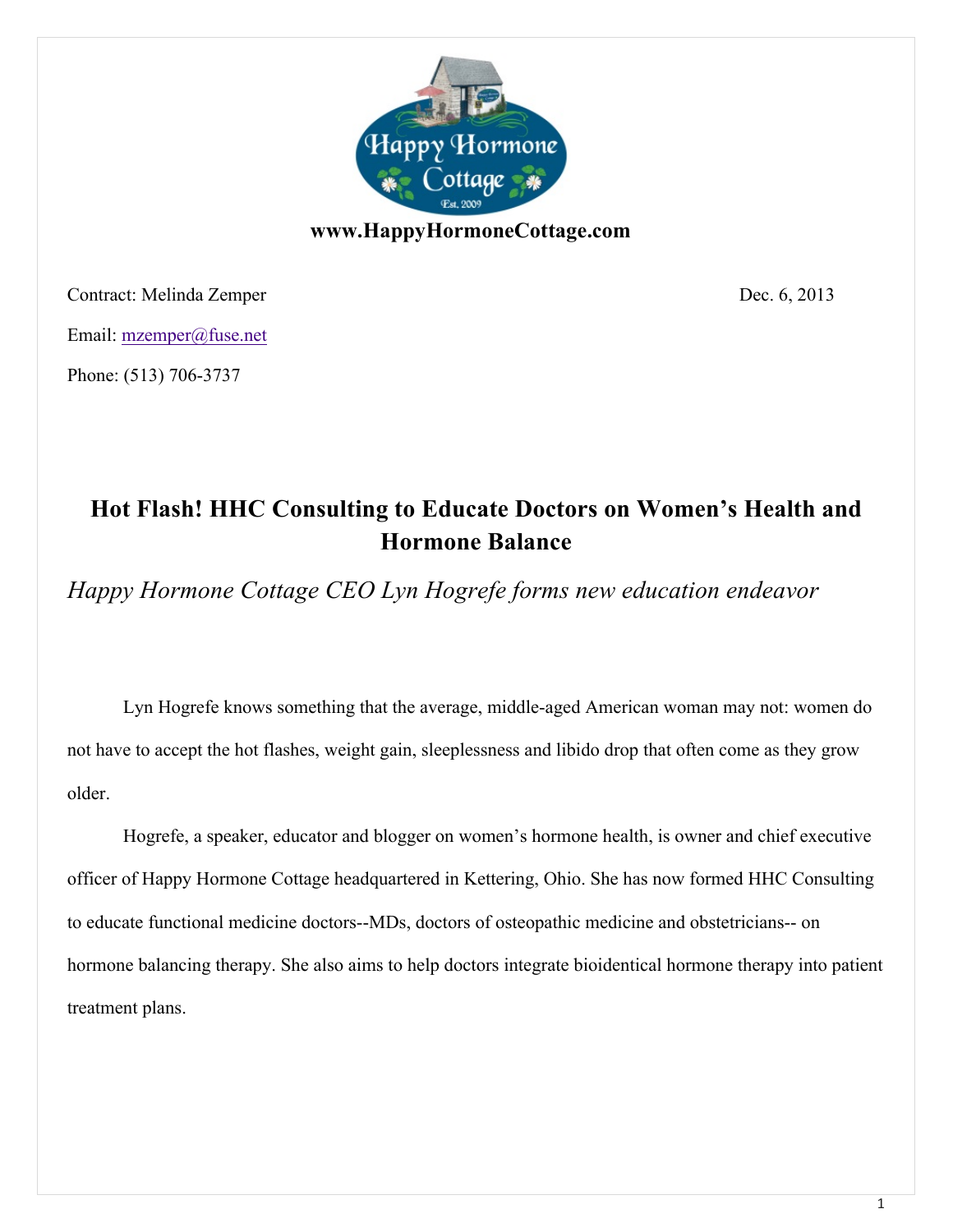

HHC Consulting will introduce itself to the international medical community Dec. 12-15 at the 21<sup>st</sup> Congress of the American Academy of Anti-Aging Medicine convention in Las Vegas. The organization represents 26,000 physicians from 120 countries worldwide.

"Not much is taught in medical school about women's hormones and the need to help each woman achieve hormonal balance for optimal health," said Hogrefe. "We want to educate medical personnel so they can reach as many women as possible. We would like to mentor nurse practitioners, guide them on diagnostic testing and work with them and their local compounding pharmacies to get women diagnosed, get treated and get better."

HHC Consulting will provide hands-on training and materials to teach doctors and medical staff how to work with women patients so programs are meaningful and successful. Curriculum includes clinical and staff training, and marketing support.

Hogrefe and her Happy Hormone Cottage have helped 4,000 women in the Midwest achieve hormone balance and better health through bioidentical hormones. These are compounded, personalized prescriptions of hormone creams (biestrogen, progesterone and testosterone) mixed at its Piqua Consulting and Compounding Lab in Piqua, Ohio

Happy Hormone Cottage tests and treats peri-menopausal and menopausal women suffering from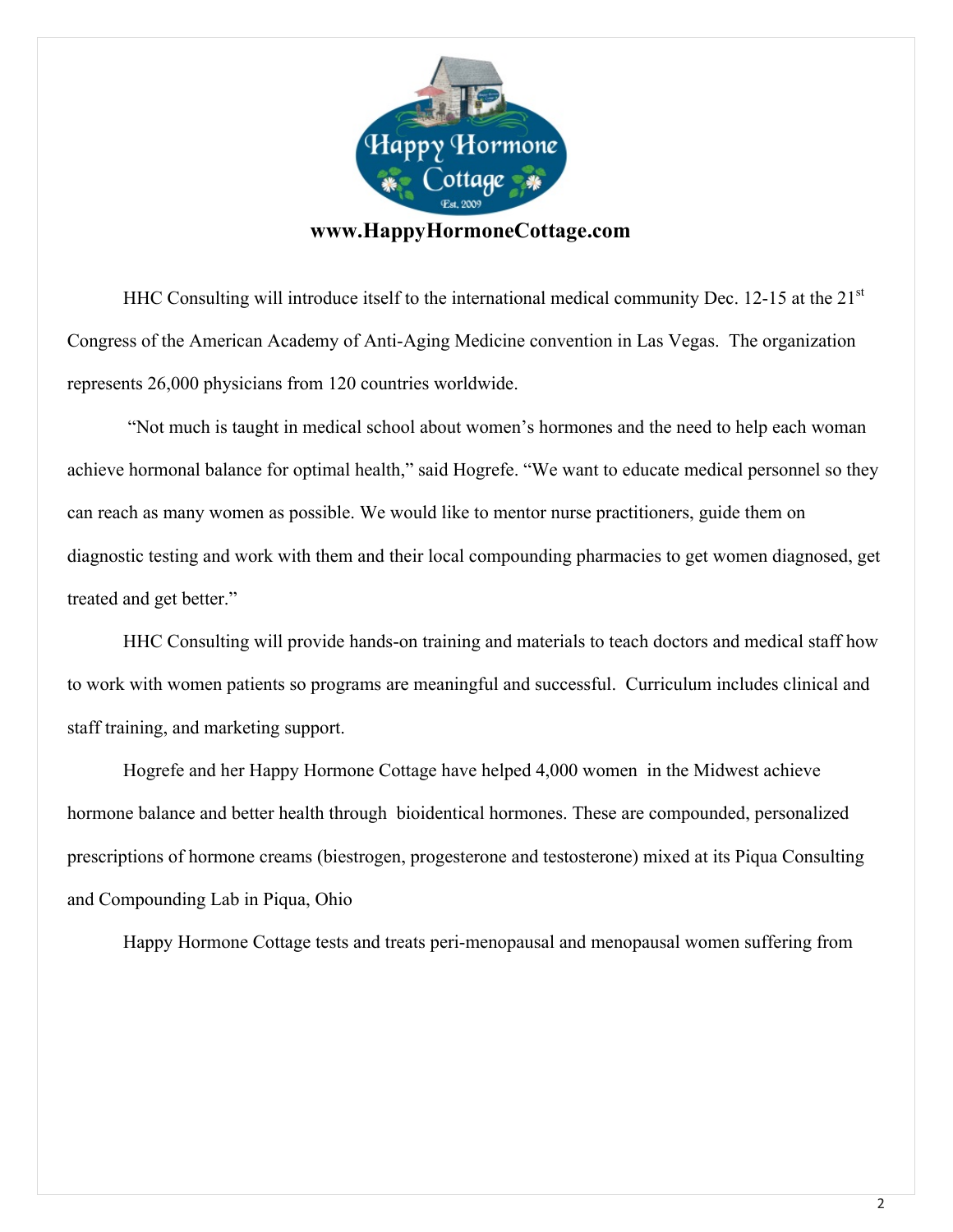

weight gain, hot flashes, sleeplessness, depression, anxiety, fatigue and a drop in libido while their bodies acclimate to diminishing hormone levels due to the aging process. Average customer age is 48.

As a woman reaches the age of 35, her progesterone levels drop dramatically, said Hogrefe. "Many women experience issues directly related to this resultant drop in progesterone, like adrenal and thyroid problems, too. So checking hormone levels and replenishing depleted progesterone is key. It's important for women to get tested and get treatment to get healthy again through natural hormone replacement therapy. Bioidentical hormone therapy helps bring women back into balance."

 A 30-year veteran educator, Hogrefe moved from teaching middle schoolers to middle-aged women after undergoing emergency surgery related to her own hormonal imbalance experience. She opened her business after her pharmacist husband, Jeff Hogrefe, bought the Piqua Medicine Shoppe in 2007, and they realized a need for women and doctors to become educated, empowered and enlightened in the area of natural hormone balance.

"I'm really on a mission to help women and their doctors get educated, get treated and get better," said Hogrefe. "Bioidentical hormone therapy is very affordable—about \$1 per day. We are building relationships with women every day, who tell their friends and family so they can get better, too."

Happy Hormone Cottages are located in Dayton (Kettering), Ohio; Cincinnati (Mason), Ohio;; Centerville, Ohio; Vandalia, Ohio; Crestview Hills, Ky.; and St. Louis (Bridgeton and Chesterfield), Mo.